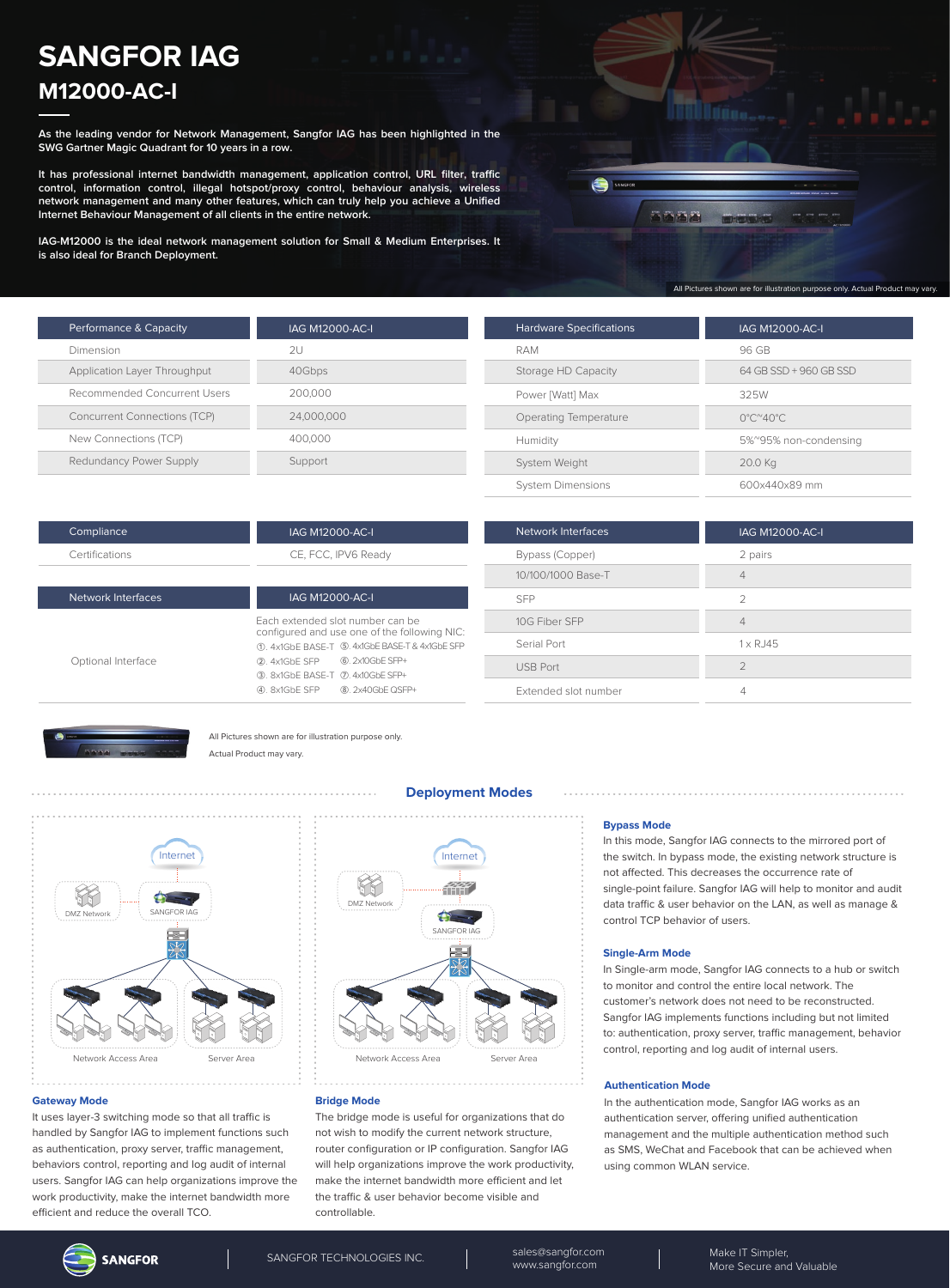#### 1 **Unified Management of all Clients in the Entire Network**

Sangfor IAG can effectively control both Wired and Wireless networks, achieving Unified Management of all clients in the entire network. Rich and flexible authentication methods, such as username/password, IP/MAC binding, etc., as well as value-added marketing authentication methods (QR code, SMS, WeChat, Facebook, Alipay, etc.) are available in Sangfor IAG. It can also control permissions based on user, application, location and client types.

#### **(2) Intelligent Control with Visibility of User Behavior & Traffic**

Sangfor IAG is able to manage and control network applications & web browsing more conveniently and accurately. It has one of the largest application signature database and URL database, which are updated every 2 weeks. Its bulk management mode for large enterprises greatly improves the productivity and efficiency.

Thanks to three unique major traffic management technologies (Dynamic Traffic Control, Intelligent Flow Control, Quota Control) of Sangfor IAG, the bandwidth utilization can be improved by more than 30%.

#### 3 **Simple & Intuitive Reporting for Simpler Network Management**

SANGFOR IAG is built-in with an Advanced Report Center, which supports various customized reports based on traffic statistics, queries, ranking, times and behavior of user & user groups, helping enterprises analyze the root causes of all network issues. IT managers are provided with all the detailed information they need to know about their network, including Internet access activities, bandwidth consumption and viewed contents.

Reports are self-generated and automatically & regularly sent to an appointed e-mail address to effectively assist in the network design, secure it and optimize the usage of the bandwidth.

# 4 **Business Intelligence**

. . . . . . . . . . . . . . . . . . .

The Sangfor Business Intelligence platform is based on Hadoop and adapted to Mapreduce data process technology & NoSQL database to perform TB data query' s in seconds and makes data processing more efficient and intelligent. Traffic identification distinguishes between user and machine traffic while the Graph Computing and Machine Learning performs modeling analysis of all traffic. Scenario based applications brings you the best ever operation experience.

#### **Hardware Description**



All Pictures shown are for illustration purpose only.

Actual Product may vary.



#### **User Authentication and Management**

Mapping and identifying users | IP/MAC binding, hostname, USB Key, SMS, QR-Code, Portal, WeChat, Facebook, etc. | User accounts importing and synchronizing from LDAP, CAM3, etc. I SSO integration: AD/POP3/Proxy/Radius, 3rd party authentication device and DB Server.



# **Access Control | SSL Decryption**

Application control | URL filtering | Search Engine Control, Enhanced Email/IM control | File filtering | SSL traffic control | Illegal Wi-Fi.



#### **Proxy Avoidance Protection**

Anti-Proxy with Endpoint Secure Integration | Anti-proxy with IAG application signature database.



#### **Bandwidth Management**

BM according to specific object/policy | International & Domestic BM | Bandwidth Guarantee & Limitation | Multi-level SON Channel | Dynamic BM | Virtual line | Multiplexing and intelligent routing.



# **Report Center**

Report based on application traffic, user behavior, etc. | Graphical reports by counts, ranking, comparison, trends analysis with statistics, pie, bar, line chart, etc. | Real time report | Content log for IM chat records, emails, forum posts, etc. | Customized CIO report | Built-in internal and optional external report center | Export to CSV or PDF format.



## **Management & Deployment**

Centralized management support | Proxy functions: HTTP/HTTPS Sockets 4/5, ICAP | HA support (A/A,A/P), Hardware bypass | Deployment mode: Route, Bridge, Double Bridge, Bypass, Single-arm | Built-in Firewall | IPsec VPN.



#### **Endpoint Security Compliance**

Ingress Client Based (Agent) | Ingress Client rule based on Login domain, operating system, process, file, registry, task, patch, access check, access control, external device control, windows account, anti-defacement and anti-virus software related to update and database version | Traffic Based (Agentless) | Traffic Based rule based on Check personal software and enterprise software for anti-virus destination server IP heartbeat.



#### **Asset Management**

Asset Discovery: Identify and list of IOT devices, advanced search and filter, export to csv | Asset Classification: Categorize endpoint type based on host, mobile endpoint, network device, dumb endpoint, medical equipment, network endpoint sharing and custom | Endpoint Check: Rule configured based on ingress client based (agent) and traffic based (agentless).